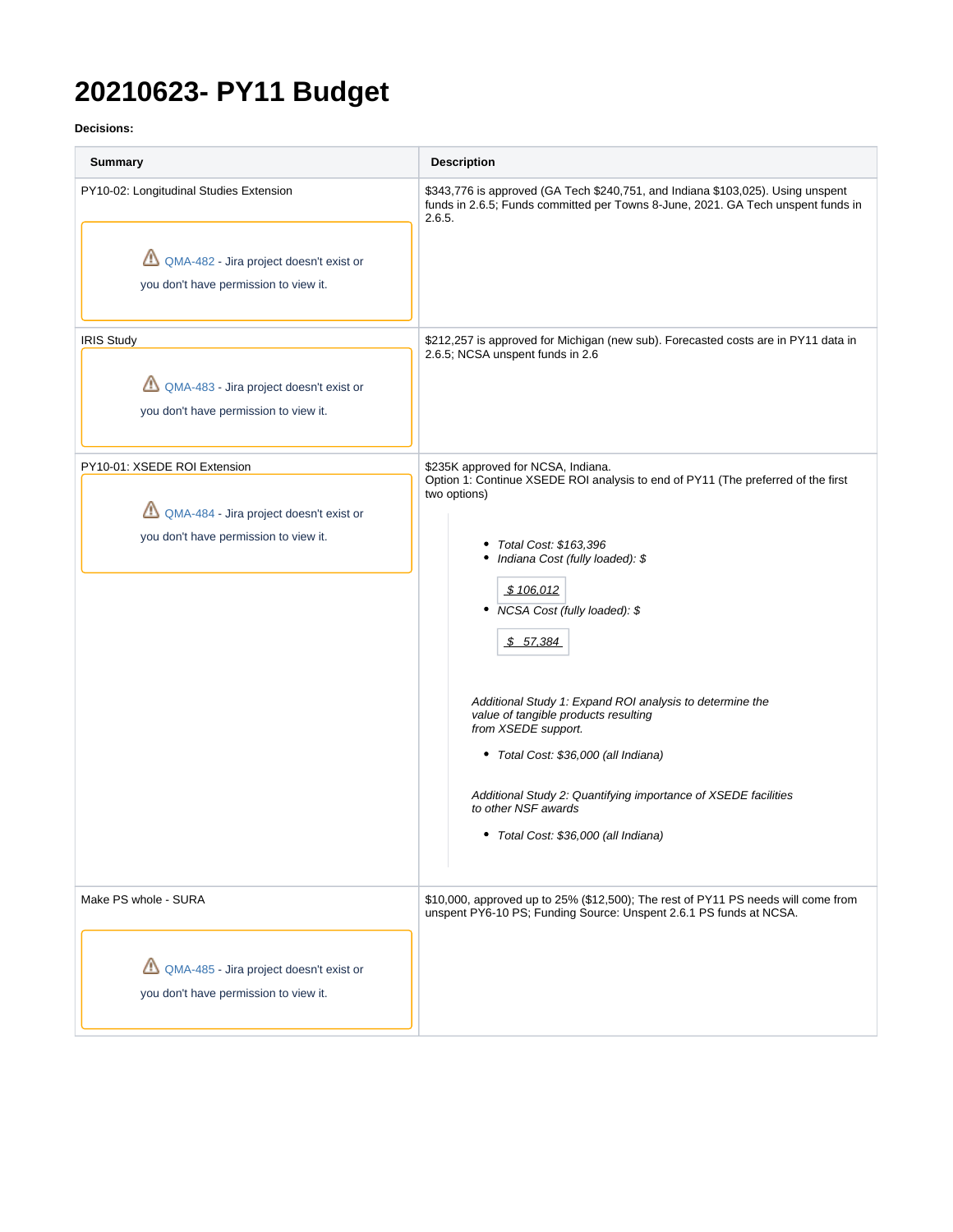| Make PS whole - Shodor<br>QMA-486 - Jira project doesn't exist or<br>you don't have permission to view it. | \$80,000, approved up to 25% (\$100,000); Mainly to fund EMPOWER program<br>(summer 2022 program not planned); Funding Source: Unspent 2.6.1 PS funds at<br>NCSA. |
|------------------------------------------------------------------------------------------------------------|-------------------------------------------------------------------------------------------------------------------------------------------------------------------|
| <b>IHPCSS PS</b><br>QMA-487 - Jira project doesn't exist or<br>you don't have permission to view it.       | Approved up to \$60K for NCSA (Ron to work with Jay for more up to date estimate)                                                                                 |
| Faculty workshop PS<br>QMA-488 - Jira project doesn't exist or<br>you don't have permission to view it.    | Approved up to \$20K for OSC (Ron to follow-up with Kate C)                                                                                                       |

### **Action Items:**

N/A

#### **Notes/ Discussion items:**

Two topics:

- 1. (Ron) PY11 Budget
- 2. (Tim) Due to the amount we're forecasting, we may have one opportunity that can use a big chunk of the available funds

Acknowledgement that we have some underspent funds (3.9M or about 2%).

Projected income from XRAS is included in this number.

# **PS:**

PY11 Requests - Ron pulled together a number of requests started out with Open PIF (rows 8-11) and other requests (Rows 11-12). In PY11 we need to make our sub award partners whole, especially in the PS - there are two subs that asked for PS: SURA (10K) and Shodor (80K). Significant amount of underspent funds for PS in NCSA due to unable to hold in-person meetings. In July we'll ask the subs to update their spend plan, this is done every 3 months.

PS questions about XRAC - in person XRAC meeting starting in Sept. 2021 - around 40K-50K. 200K is needed for 4 XRAC meetings (PSC) - using unspent funds from remote XRAC - Ron to work with Ken.

IHPCSS2022 - Target is Europe, June 2022, estimate 40K-50K (NCSA). Ron to work with Jay to get a closer estimate. (approved up to +25% (60K))

TACC PS - around 56K <sup>2</sup>, Ron to work with TACC to update possible PS needs.

Campus Champions travel budget for PEARC22/SC (NCSA) - Ron to follow up with Dana and Henry.

Faculty Workshop PS (15K-20K) Ron to follow up with Kate Cahill. (Approved up to +25% (20K))

SURA - approved up to +25% (15K) as needed, Shodor - approved up to +25% (100K) as needed.

### **Staffing & Equipment**

XCRI - is 100K a good number? can it be released by June 2022.

CCRS Toolkit - the person has left Cornell. Who's representing from TACC? Ron to find out - and let Rich know.

ROI Extension - Winona confident with the numbers (163K has to change the approach, 235K allows a more reasonable estimate for the final year of the project) - approved for the 235K.

## **Tim & Tabitha**